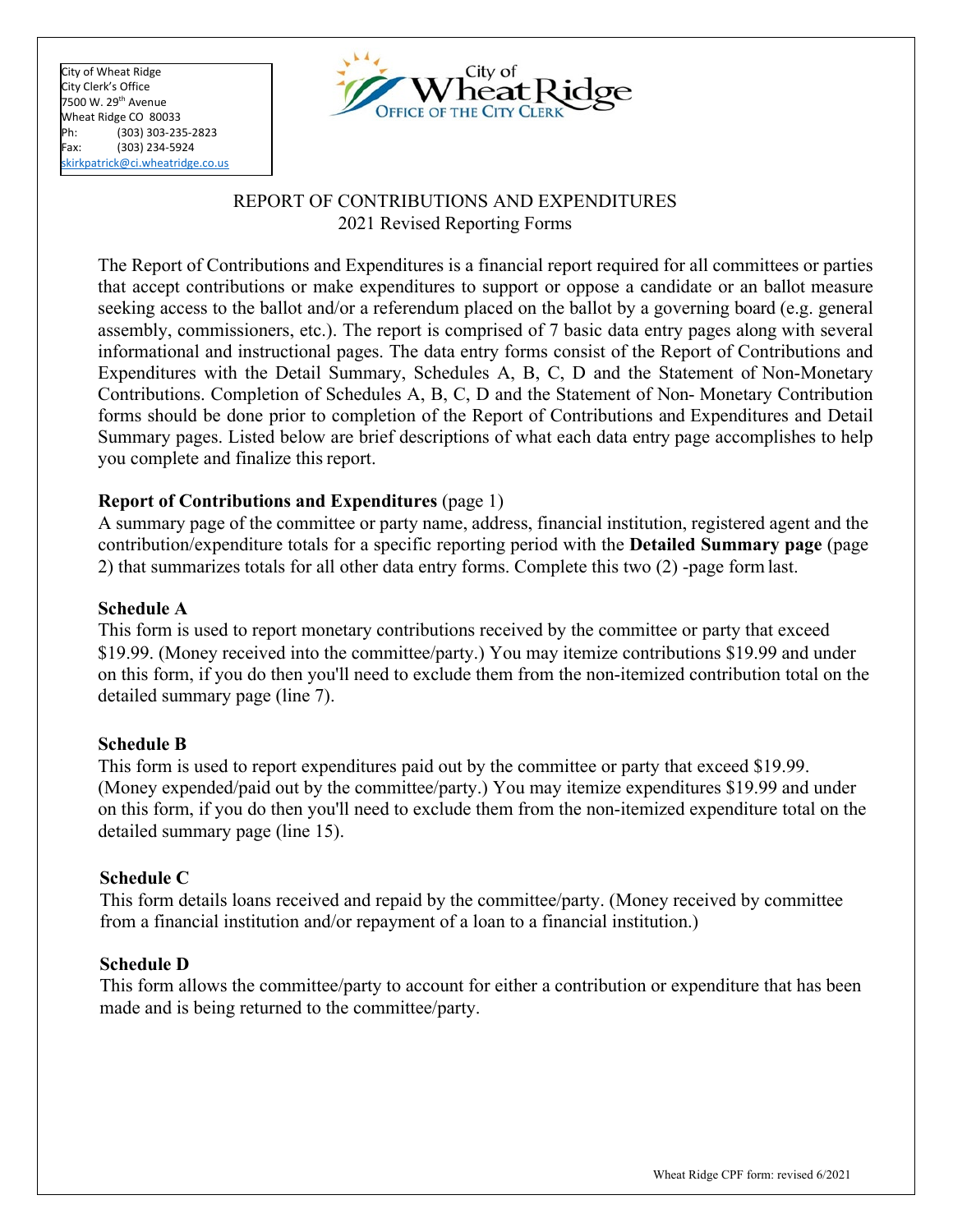# **Statement of Non-Monetary Contributions** (In-Kind)

This form details contributions received that are tangible and can be assessed a fair market value. Expenditures on behalf of a candidate that are coordinated with or controlled by the candidate, candidate's agent or the political party shall be counted as a contribution to and expenditure by the candidate committee or the political party.

If filing the Report of Contributions and Expenditures manually, it MUST be received by the appropriate officer on or before the schedule due date. Postmark dates are not recognized. A faxed report MUST be followed up with the original document within seven calendar days.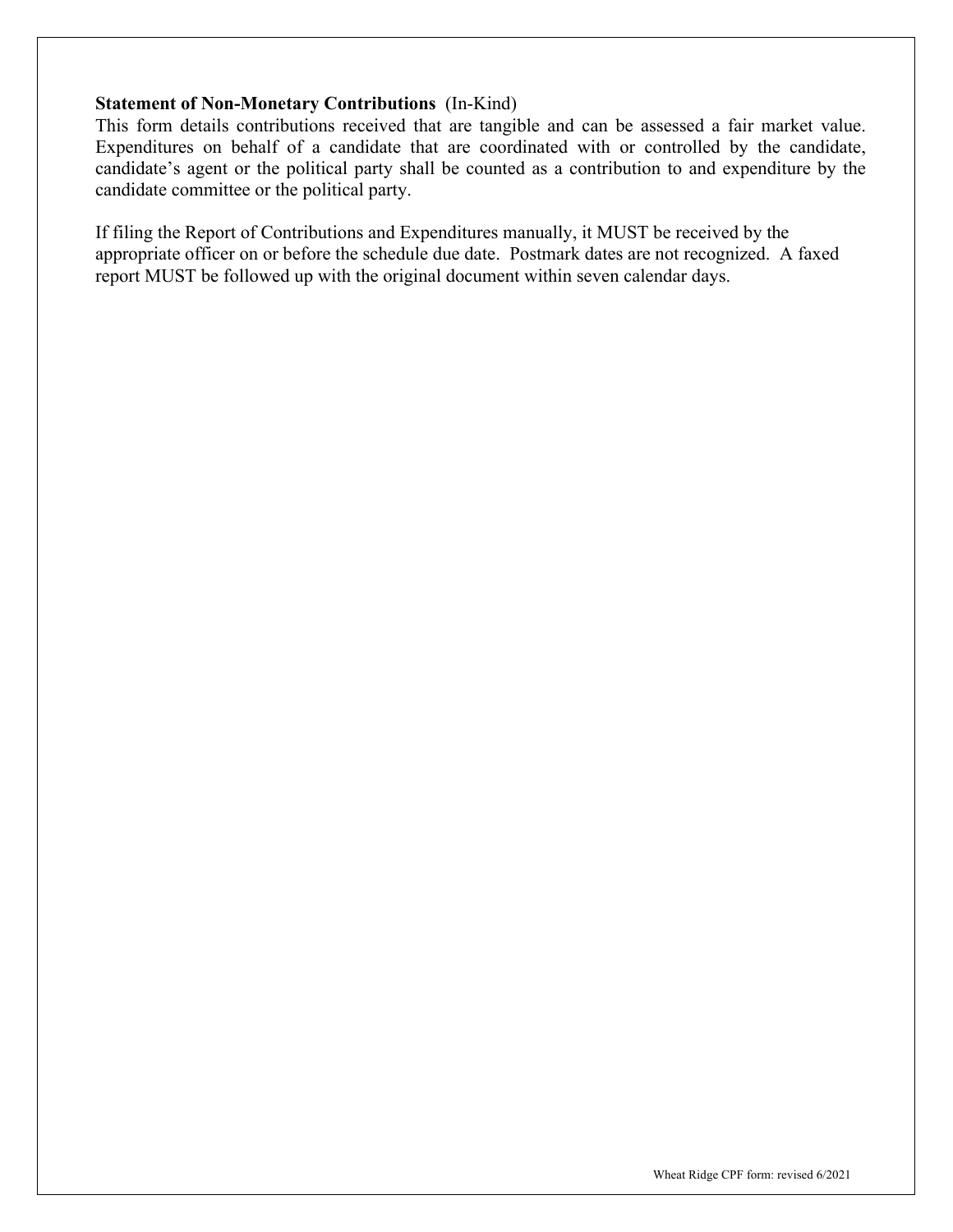## Instructions for **REPORT OF CONTRIBUTIONS AND EXPENDITURES DETAILED SUMMARY**

| Colorado law references:  | Article XXVIII of the Colorado Constitution; Title 1, article 45 of the<br>Colorado Revised Statutes (C.R.S.)                                           |
|---------------------------|---------------------------------------------------------------------------------------------------------------------------------------------------------|
| Who uses this form?       | All Committees                                                                                                                                          |
| Purpose of form:          | This form is used to summarize the information from all other forms.                                                                                    |
| Is this form required?    | <b>Yes</b>                                                                                                                                              |
| When do I file this form? | This form must be received by the Office of the City Clerk on or<br>before the filing due date for the reporting period. Postmarks are not<br>accepted. |
|                           |                                                                                                                                                         |

## COMPLETING THE FORM

This form uses information contained on other forms; all other applicable forms must be completed prior to filling this summary form.

# STEP 1. Completely fill out the Report of Contributions and Expenditures page until you reach Line 1.

- ► Print or type the full name of the committee
- ► Print or type the address of your committee. Print or type the city, state and zip code of your committee.
- ► Print or type the name and address (including city, state, and zip code) of the financial institution where the committee funds are deposited.  $[1-45-108(1)(a)(IV)(b), C.R.S.]$
- ► Print or type the Secretary of State-issued committee number. This is the committee ID number that was provided to you shortly after registering with the Secretary of State. If you registered with an election official other than the Secretary of State, you may or may not have an ID number.
- ► Determine what type of report is being filed.
	- *Regularly Scheduled Filings* are normal reporting periods as required in 1-45-108 & 1-45-109, C.R.S. (These dates are available through the Campaign and Political Finance manual, your local election official skirkpatrick $@ci$ .wheatridge.co.us, the calendars provided and the Secretary of State web site www.sos.state.co.us)
	- *Amended Filings* are reports which correct a previously filed report.
	- *Termination Reports* are filings that close a committee, indicating the committee is no longer in existence. To terminate you **must** have no outstanding debts or obligations (including late filing penalties), and a zero balance (line #5).
- ► Check (√) the appropriate box next to the type of report filed. If this report is an *amended filing*, print or type the date of the originally filed report being amended.
- ► Print or type the Reporting Period being covered. (The beginning and ending dates)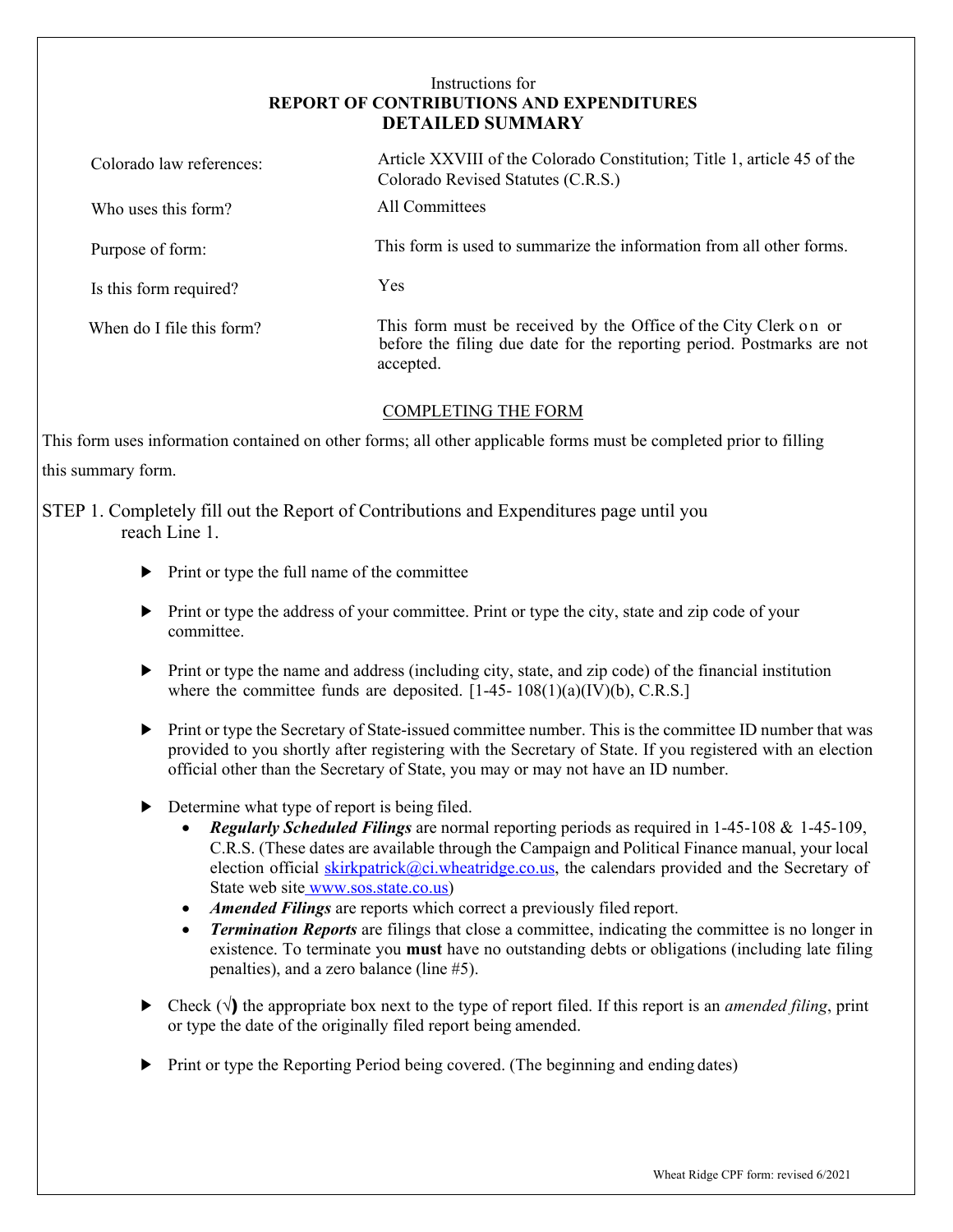- ► Print or type the Declared Total Spending Limit if applicable. (Art. XXVIII, Sec. 4) *This is only for state candidates that have accepted the Voluntary Spending limits.*
- STEP 2. Skip Lines 1-5 and the Authorization portion of the Report of Contributions and Expenditures page (page 1) and go to the Detailed Summary page (page 2).
- STEP 3. On the Detail Summary page of the Report of Contributions and Expenditures form completely fill out the header information and lines 6 through 20.
	- $\blacktriangleright$  Line #6 Enter the total amount from Schedule A.
	- $\blacktriangleright$  Line #7 Enter the total amount of contributions received this reporting period that were \$19.99 or less and are not itemized on the Schedule A.
	- $\triangleright$  Line #8 Enter the total amount of all loans received this reporting period. (Schedule C)
	- ► Line #9 Enter the total amount of all other receipts. (Example: Interest, Dividends)
	- $\blacktriangleright$  Line #10 Enter the total amount of all expenditures returned or refunded to the committee. (Schedule D - money coming back to the committee.
	- $\blacktriangleright$  Line #11 Enter the sum of Lines #6 **through** #10.
	- ► Line #12 Enter the total amount of all Non-Monetary Contributions (in-kind) from the Statement of Non-Monetary Contributions form.
	- $\blacktriangleright$  Line #13 Enter the sum of Line #11 **and** #12.
	- $\blacktriangleright$  Line #14 Enter the total amount from Schedule B.
	- $\blacktriangleright$  Line #15 Enter the total amount of all Expenditures received this reporting period that where \$19.99 or less and are not itemized on the Schedule B.
	- $\blacktriangleright$  Line #16 Enter the total amount of all loan payments paid this reporting period. (Schedule C)
	- ► Line #17 Enter the total amount of contributions returned to the donor. Example: A contribution was received from a prohibited contributor. (Schedule D - money going out of the committee).
	- $\blacktriangleright$  Line #18 Enter the total amount of expenditures by a third party that are controlled byor coordinated with a candidate, candidate committee or political party. (Statement of Non-Monetary Contribution form)
	- ► Line #19 Enter the sum of Lines #14 **through** #17.
	- ► Line #20 Enter the sum of lines #18 **and** #19. [Art. XXVIII, Sec. 5(3)]

STEP 4. Return to the Report of Contributions and Expenditures form and complete Lines 1-5.

- $\blacktriangleright$  Line #1 If this is your first Report of Contributions and Expenditures as a committee enter zero (0). If you have previously filed enter the ending balance from line #5 of your most recently filed report.
- Line  $#2$  Enter the total amount from Line  $#11$ .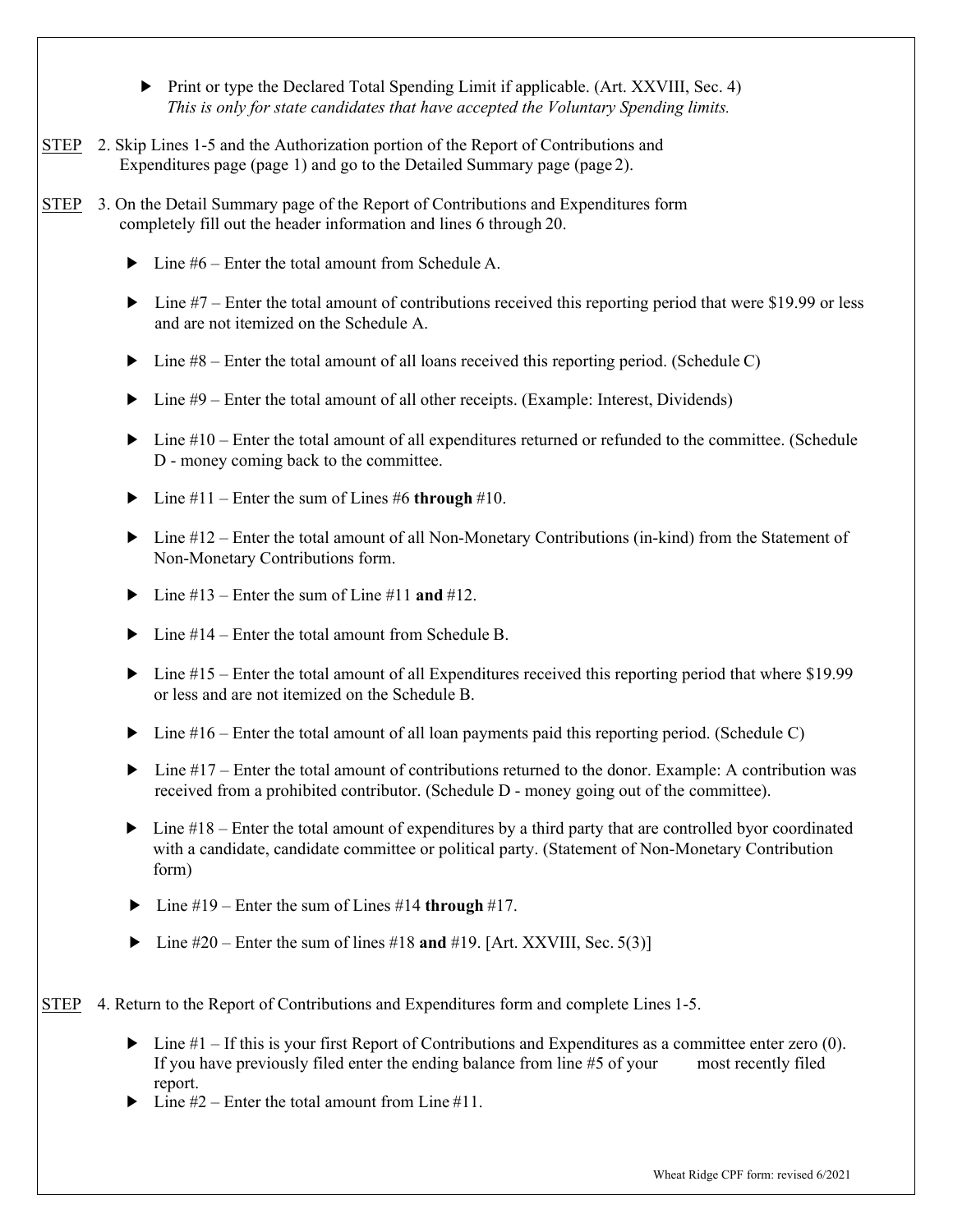- ► Line #3 Enter the sum of Lines #1 **and** #2.
- $\blacktriangleright$  Line #4 Enter the total amount from Line #19.
- ► Line #5 Enter the difference of Line #3 **minus** Line #4.

STEP 5. Complete the Authorization portion of the Report of Contributions and Expenditures form by printing the name of the registered or designated filing agent and then sign and date the report.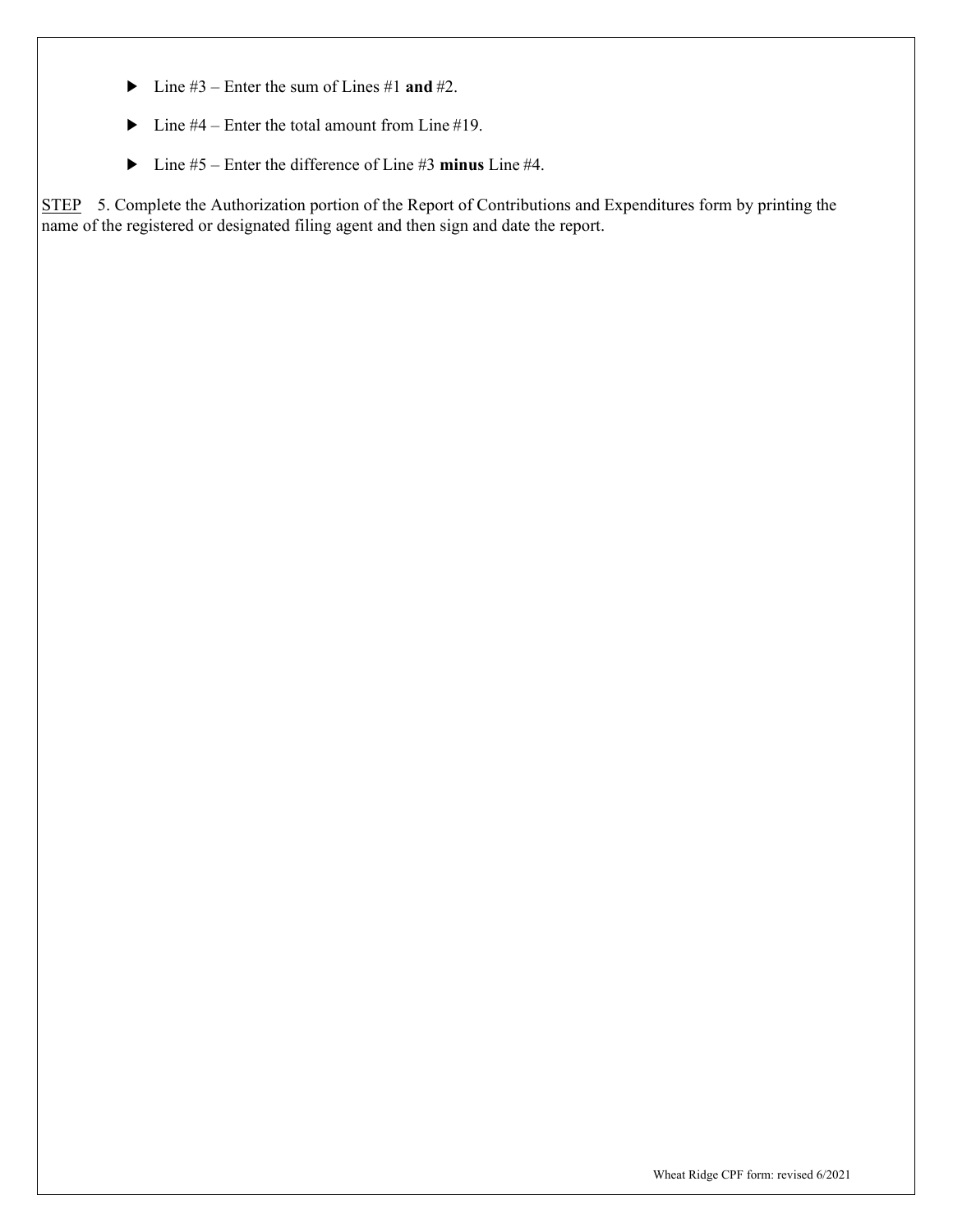City of Wheat Ridge City Clerk's Office 7500 W. 29<sup>th</sup> Avenue Wheat Ridge CO 80033<br>Ph: (303) 303-235  $(303)$  303-235-2823 Fax: (303) 234-5924 [skirkpatrick@ci.wheatridge.co.us](mailto:skirkpatrick@ci.wheatridge.co.us)



## **REPORT OF CONTRIBUTIONS AND EXPENDITURES**

| <b>Address of Committee/Person:</b><br>City, State & Zip Code:<br><b>Committee Type:</b><br><b>Name and Address of Financial</b><br><b>Institution</b><br><b>COMMITTEE ID NUMBER</b><br><b>Type of Report</b><br>Regularly Scheduled Filing.<br>Amended Filing. This amends previous report filed on (date)<br>Submit changes or new information ONLY<br>Termination Report. (Termination Reports MUST Have a Monetary Balance of Zero in Line 5)<br>Check this box if this Report Contains Electioneering Communications Information<br><b>Through</b><br><b>Reporting Period Covered:</b><br>Date<br>Date<br><b>Declared Total Spending (if applicable)</b><br>\$<br>[Art. XXVIII, Sec. $4(1)$ ]<br><b>Totals Detailed Summary Page</b><br>Funds on Hand at the Beginning of Reporting Period (monetary only)<br>\$<br>1<br>\$<br>Total Monetary Contributions (line 11)<br>$\overline{2}$<br>$\overline{\mathcal{S}}$<br>Total of Monetary Contributions & Beginning Amount (line $1 +$ line 2)<br>3<br>\$<br>Total Monetary Expenditures (line 19)<br>4<br>5<br>Funds on Hand at the End of Reporting Period (monetary) (line 3 – line 4)<br>\$<br>The appropriate officer shall impose a penalty of \$50 per day for each day that a report is filed late.<br><b>Authorization</b> (Must be completed by either the Registered Agent OR the Candidate): I hereby certify and declare, under<br>penalty of perjury, that to the best of my knowledge or belief all contributions received during this reporting period,<br>including any contributions received in the form of membership dues transferred by a membership organization, are from<br>permissible sources.<br>Registered Agent's Signature: Date: Date: Date:<br>Candidates Signature: Date: Date: Date: Date: Date: Date: Date: Date: Date: Date: Date: Date: Date: D | <b>Full Name of Committee/Person:</b> |                          |  |
|-------------------------------------------------------------------------------------------------------------------------------------------------------------------------------------------------------------------------------------------------------------------------------------------------------------------------------------------------------------------------------------------------------------------------------------------------------------------------------------------------------------------------------------------------------------------------------------------------------------------------------------------------------------------------------------------------------------------------------------------------------------------------------------------------------------------------------------------------------------------------------------------------------------------------------------------------------------------------------------------------------------------------------------------------------------------------------------------------------------------------------------------------------------------------------------------------------------------------------------------------------------------------------------------------------------------------------------------------------------------------------------------------------------------------------------------------------------------------------------------------------------------------------------------------------------------------------------------------------------------------------------------------------------------------------------------------------------------------------------------------------------------------------------------------------------------------------------------|---------------------------------------|--------------------------|--|
|                                                                                                                                                                                                                                                                                                                                                                                                                                                                                                                                                                                                                                                                                                                                                                                                                                                                                                                                                                                                                                                                                                                                                                                                                                                                                                                                                                                                                                                                                                                                                                                                                                                                                                                                                                                                                                           |                                       | As Shown on Registration |  |
|                                                                                                                                                                                                                                                                                                                                                                                                                                                                                                                                                                                                                                                                                                                                                                                                                                                                                                                                                                                                                                                                                                                                                                                                                                                                                                                                                                                                                                                                                                                                                                                                                                                                                                                                                                                                                                           |                                       |                          |  |
|                                                                                                                                                                                                                                                                                                                                                                                                                                                                                                                                                                                                                                                                                                                                                                                                                                                                                                                                                                                                                                                                                                                                                                                                                                                                                                                                                                                                                                                                                                                                                                                                                                                                                                                                                                                                                                           |                                       |                          |  |
|                                                                                                                                                                                                                                                                                                                                                                                                                                                                                                                                                                                                                                                                                                                                                                                                                                                                                                                                                                                                                                                                                                                                                                                                                                                                                                                                                                                                                                                                                                                                                                                                                                                                                                                                                                                                                                           |                                       |                          |  |
|                                                                                                                                                                                                                                                                                                                                                                                                                                                                                                                                                                                                                                                                                                                                                                                                                                                                                                                                                                                                                                                                                                                                                                                                                                                                                                                                                                                                                                                                                                                                                                                                                                                                                                                                                                                                                                           |                                       |                          |  |
|                                                                                                                                                                                                                                                                                                                                                                                                                                                                                                                                                                                                                                                                                                                                                                                                                                                                                                                                                                                                                                                                                                                                                                                                                                                                                                                                                                                                                                                                                                                                                                                                                                                                                                                                                                                                                                           |                                       |                          |  |
|                                                                                                                                                                                                                                                                                                                                                                                                                                                                                                                                                                                                                                                                                                                                                                                                                                                                                                                                                                                                                                                                                                                                                                                                                                                                                                                                                                                                                                                                                                                                                                                                                                                                                                                                                                                                                                           |                                       |                          |  |
|                                                                                                                                                                                                                                                                                                                                                                                                                                                                                                                                                                                                                                                                                                                                                                                                                                                                                                                                                                                                                                                                                                                                                                                                                                                                                                                                                                                                                                                                                                                                                                                                                                                                                                                                                                                                                                           |                                       |                          |  |
|                                                                                                                                                                                                                                                                                                                                                                                                                                                                                                                                                                                                                                                                                                                                                                                                                                                                                                                                                                                                                                                                                                                                                                                                                                                                                                                                                                                                                                                                                                                                                                                                                                                                                                                                                                                                                                           |                                       |                          |  |
|                                                                                                                                                                                                                                                                                                                                                                                                                                                                                                                                                                                                                                                                                                                                                                                                                                                                                                                                                                                                                                                                                                                                                                                                                                                                                                                                                                                                                                                                                                                                                                                                                                                                                                                                                                                                                                           |                                       |                          |  |
|                                                                                                                                                                                                                                                                                                                                                                                                                                                                                                                                                                                                                                                                                                                                                                                                                                                                                                                                                                                                                                                                                                                                                                                                                                                                                                                                                                                                                                                                                                                                                                                                                                                                                                                                                                                                                                           |                                       |                          |  |
|                                                                                                                                                                                                                                                                                                                                                                                                                                                                                                                                                                                                                                                                                                                                                                                                                                                                                                                                                                                                                                                                                                                                                                                                                                                                                                                                                                                                                                                                                                                                                                                                                                                                                                                                                                                                                                           |                                       |                          |  |
|                                                                                                                                                                                                                                                                                                                                                                                                                                                                                                                                                                                                                                                                                                                                                                                                                                                                                                                                                                                                                                                                                                                                                                                                                                                                                                                                                                                                                                                                                                                                                                                                                                                                                                                                                                                                                                           |                                       |                          |  |
|                                                                                                                                                                                                                                                                                                                                                                                                                                                                                                                                                                                                                                                                                                                                                                                                                                                                                                                                                                                                                                                                                                                                                                                                                                                                                                                                                                                                                                                                                                                                                                                                                                                                                                                                                                                                                                           |                                       |                          |  |
|                                                                                                                                                                                                                                                                                                                                                                                                                                                                                                                                                                                                                                                                                                                                                                                                                                                                                                                                                                                                                                                                                                                                                                                                                                                                                                                                                                                                                                                                                                                                                                                                                                                                                                                                                                                                                                           |                                       |                          |  |
|                                                                                                                                                                                                                                                                                                                                                                                                                                                                                                                                                                                                                                                                                                                                                                                                                                                                                                                                                                                                                                                                                                                                                                                                                                                                                                                                                                                                                                                                                                                                                                                                                                                                                                                                                                                                                                           |                                       |                          |  |
|                                                                                                                                                                                                                                                                                                                                                                                                                                                                                                                                                                                                                                                                                                                                                                                                                                                                                                                                                                                                                                                                                                                                                                                                                                                                                                                                                                                                                                                                                                                                                                                                                                                                                                                                                                                                                                           |                                       |                          |  |
|                                                                                                                                                                                                                                                                                                                                                                                                                                                                                                                                                                                                                                                                                                                                                                                                                                                                                                                                                                                                                                                                                                                                                                                                                                                                                                                                                                                                                                                                                                                                                                                                                                                                                                                                                                                                                                           |                                       |                          |  |
|                                                                                                                                                                                                                                                                                                                                                                                                                                                                                                                                                                                                                                                                                                                                                                                                                                                                                                                                                                                                                                                                                                                                                                                                                                                                                                                                                                                                                                                                                                                                                                                                                                                                                                                                                                                                                                           |                                       |                          |  |
|                                                                                                                                                                                                                                                                                                                                                                                                                                                                                                                                                                                                                                                                                                                                                                                                                                                                                                                                                                                                                                                                                                                                                                                                                                                                                                                                                                                                                                                                                                                                                                                                                                                                                                                                                                                                                                           |                                       |                          |  |
|                                                                                                                                                                                                                                                                                                                                                                                                                                                                                                                                                                                                                                                                                                                                                                                                                                                                                                                                                                                                                                                                                                                                                                                                                                                                                                                                                                                                                                                                                                                                                                                                                                                                                                                                                                                                                                           |                                       |                          |  |
|                                                                                                                                                                                                                                                                                                                                                                                                                                                                                                                                                                                                                                                                                                                                                                                                                                                                                                                                                                                                                                                                                                                                                                                                                                                                                                                                                                                                                                                                                                                                                                                                                                                                                                                                                                                                                                           |                                       |                          |  |
|                                                                                                                                                                                                                                                                                                                                                                                                                                                                                                                                                                                                                                                                                                                                                                                                                                                                                                                                                                                                                                                                                                                                                                                                                                                                                                                                                                                                                                                                                                                                                                                                                                                                                                                                                                                                                                           |                                       |                          |  |
|                                                                                                                                                                                                                                                                                                                                                                                                                                                                                                                                                                                                                                                                                                                                                                                                                                                                                                                                                                                                                                                                                                                                                                                                                                                                                                                                                                                                                                                                                                                                                                                                                                                                                                                                                                                                                                           |                                       |                          |  |
|                                                                                                                                                                                                                                                                                                                                                                                                                                                                                                                                                                                                                                                                                                                                                                                                                                                                                                                                                                                                                                                                                                                                                                                                                                                                                                                                                                                                                                                                                                                                                                                                                                                                                                                                                                                                                                           |                                       |                          |  |
|                                                                                                                                                                                                                                                                                                                                                                                                                                                                                                                                                                                                                                                                                                                                                                                                                                                                                                                                                                                                                                                                                                                                                                                                                                                                                                                                                                                                                                                                                                                                                                                                                                                                                                                                                                                                                                           |                                       |                          |  |
|                                                                                                                                                                                                                                                                                                                                                                                                                                                                                                                                                                                                                                                                                                                                                                                                                                                                                                                                                                                                                                                                                                                                                                                                                                                                                                                                                                                                                                                                                                                                                                                                                                                                                                                                                                                                                                           |                                       |                          |  |
|                                                                                                                                                                                                                                                                                                                                                                                                                                                                                                                                                                                                                                                                                                                                                                                                                                                                                                                                                                                                                                                                                                                                                                                                                                                                                                                                                                                                                                                                                                                                                                                                                                                                                                                                                                                                                                           |                                       |                          |  |
|                                                                                                                                                                                                                                                                                                                                                                                                                                                                                                                                                                                                                                                                                                                                                                                                                                                                                                                                                                                                                                                                                                                                                                                                                                                                                                                                                                                                                                                                                                                                                                                                                                                                                                                                                                                                                                           |                                       |                          |  |
|                                                                                                                                                                                                                                                                                                                                                                                                                                                                                                                                                                                                                                                                                                                                                                                                                                                                                                                                                                                                                                                                                                                                                                                                                                                                                                                                                                                                                                                                                                                                                                                                                                                                                                                                                                                                                                           |                                       |                          |  |
|                                                                                                                                                                                                                                                                                                                                                                                                                                                                                                                                                                                                                                                                                                                                                                                                                                                                                                                                                                                                                                                                                                                                                                                                                                                                                                                                                                                                                                                                                                                                                                                                                                                                                                                                                                                                                                           |                                       |                          |  |
|                                                                                                                                                                                                                                                                                                                                                                                                                                                                                                                                                                                                                                                                                                                                                                                                                                                                                                                                                                                                                                                                                                                                                                                                                                                                                                                                                                                                                                                                                                                                                                                                                                                                                                                                                                                                                                           |                                       |                          |  |
|                                                                                                                                                                                                                                                                                                                                                                                                                                                                                                                                                                                                                                                                                                                                                                                                                                                                                                                                                                                                                                                                                                                                                                                                                                                                                                                                                                                                                                                                                                                                                                                                                                                                                                                                                                                                                                           |                                       |                          |  |
|                                                                                                                                                                                                                                                                                                                                                                                                                                                                                                                                                                                                                                                                                                                                                                                                                                                                                                                                                                                                                                                                                                                                                                                                                                                                                                                                                                                                                                                                                                                                                                                                                                                                                                                                                                                                                                           |                                       |                          |  |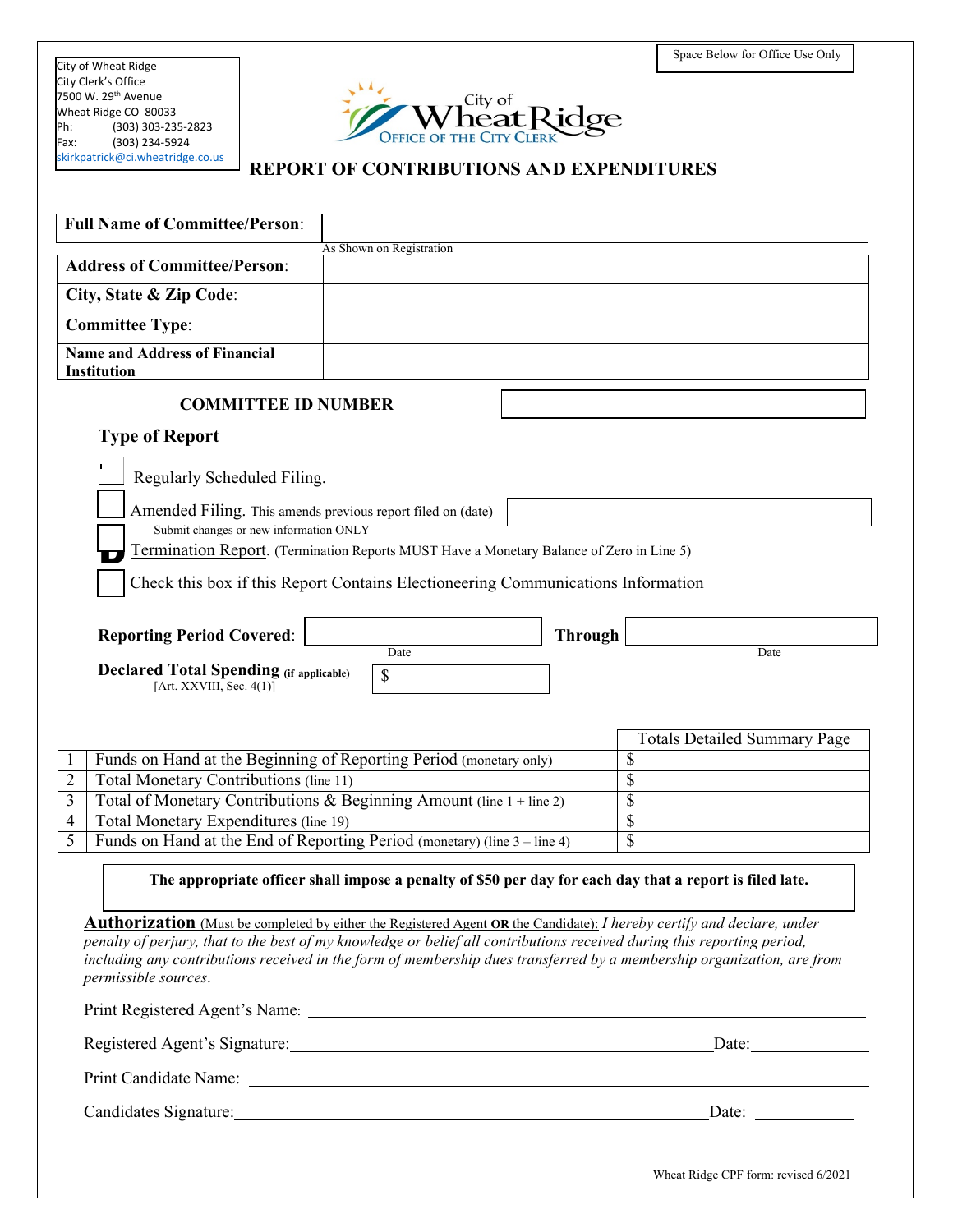# **DETAILED SUMMARY**

|        | <b>Full Name of Committee/Person:</b><br><b>Through</b><br><b>Current Reporting Period:</b> |                           |  |
|--------|---------------------------------------------------------------------------------------------|---------------------------|--|
|        | Funds on hand at the beginning of reporting period (Monetary Only)                          | $\mathcal{S}$             |  |
| 6      | <b>Itemized Contributions \$20 or More</b><br>(From Schedule "A")                           | $\mathcal{S}$             |  |
| $\tau$ | <b>Total of Non-Itemized Contributions</b><br>(Contributions of \$19.99 and Less)           | $\mathcal{S}$             |  |
| 8      | <b>Loans Received</b><br>(From Schedule "C")                                                | $\boldsymbol{\mathsf{S}}$ |  |
| 9      | <b>Total of Other Receipts</b><br>(Interest, Dividends, etc.)                               | $\mathcal{S}$             |  |
| 10     | <b>Returned Expenditures (from recipient)</b><br>(From Schedule "D")                        | \$                        |  |
| 11     | <b>Total Monetary Contributions</b><br>(Total of lines 6 through 10)                        | \$                        |  |
| 12     | <b>Total Non-Monetary Contributions</b><br>(From Statement of Non-Monetary Contributions)   | $\mathcal{S}$             |  |
| 13     | <b>Total Contributions</b><br>(Line $11 +$ line 12)                                         | \$                        |  |
| 14     | Itemized Expenditures \$20 or More (From Schedule "B")                                      | $\mathcal{S}$             |  |
| 15     | <b>Total of Non-Itemized Expenditures</b><br>(Expenditures of \$19.99 or Less)              | \$                        |  |
| 16     | <b>Loan Repayments Made</b><br>(From Schedule "C")                                          | \$                        |  |
|        |                                                                                             |                           |  |

| 17 | <b>Returned Contributions (To donor)</b><br>(Please list on Schedule "D")                                                | D  |
|----|--------------------------------------------------------------------------------------------------------------------------|----|
| 18 | <b>Total Coordinated Non-Monetary (in-kind) Expenditures</b><br>(Candidate/Candidate Committee & Political Parties only) | \$ |
| 19 | <b>Total Monetary Expenditures</b><br>(Total of lines 14 through 17)                                                     | D  |
| 20 | <b>Total Spending</b><br>(Line $18 + line 19$ )                                                                          | Φ  |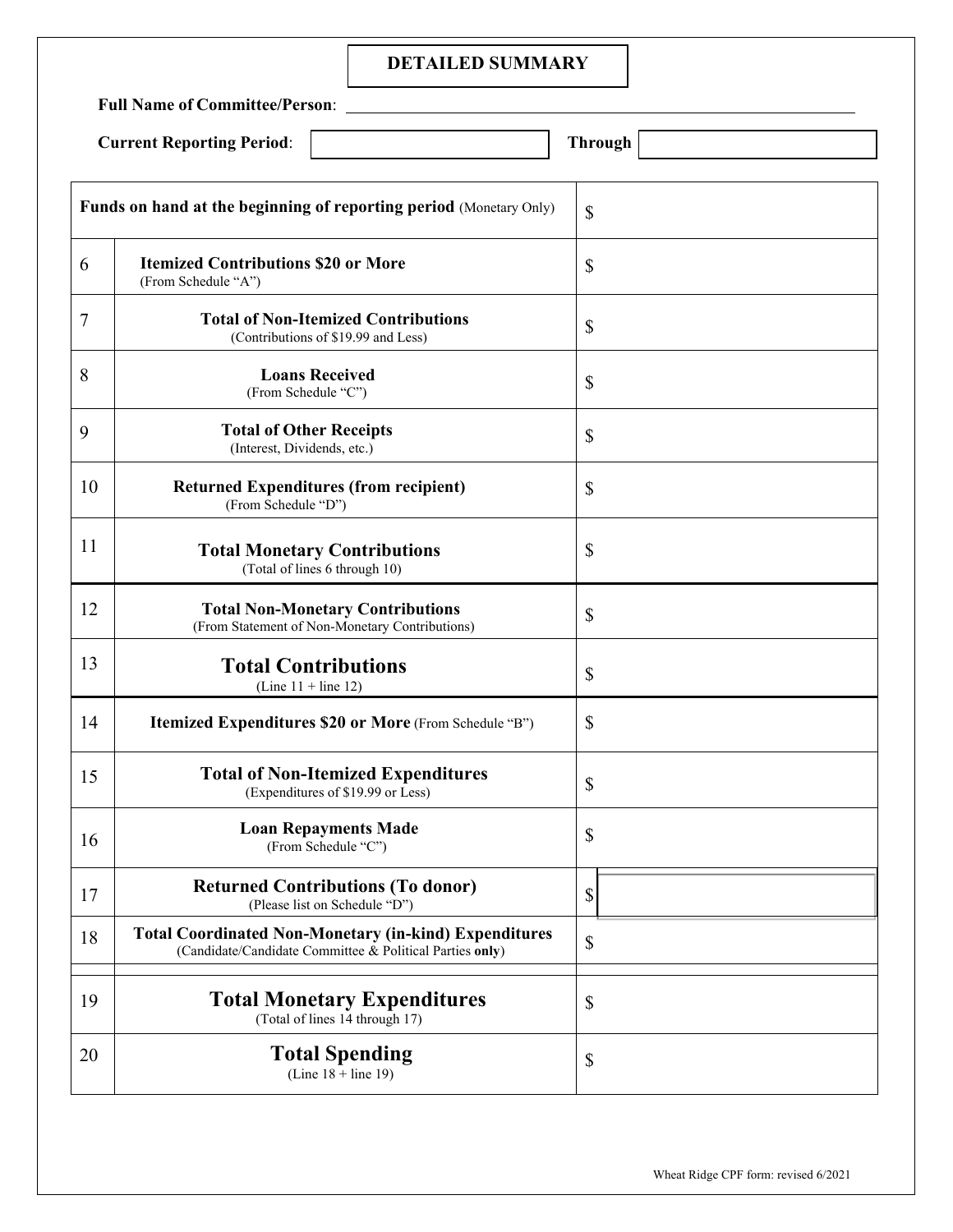# **Schedule A Instructions**

NOTE: In addition to the disclosure requirements of the constitution and statute please note provisions for specific Committee type, as follows:

# **Candidate, Issue, Political Party and Political Committee (PC)**

• Required to disclose occupation **and** employer for all \$100 or more contributions made by natural persons.

# **Small Donor Committee**

• Accepts contributions of no more than \$50 per year, FROM NATURAL PERSONS ONLY who are U.S. citizens.

# **Electioneering Communications Reporting**

- Reporting required by persons spending \$1,000 or more on Electioneering Communications,
- Required to disclose occupation **and** employer for all \$250 or more contributions made by natural persons. (Art. XXVIII, Sec. 6)
- Corporate and Labor Organization funding are prohibited. (Art. XXVIII, Sec. 6)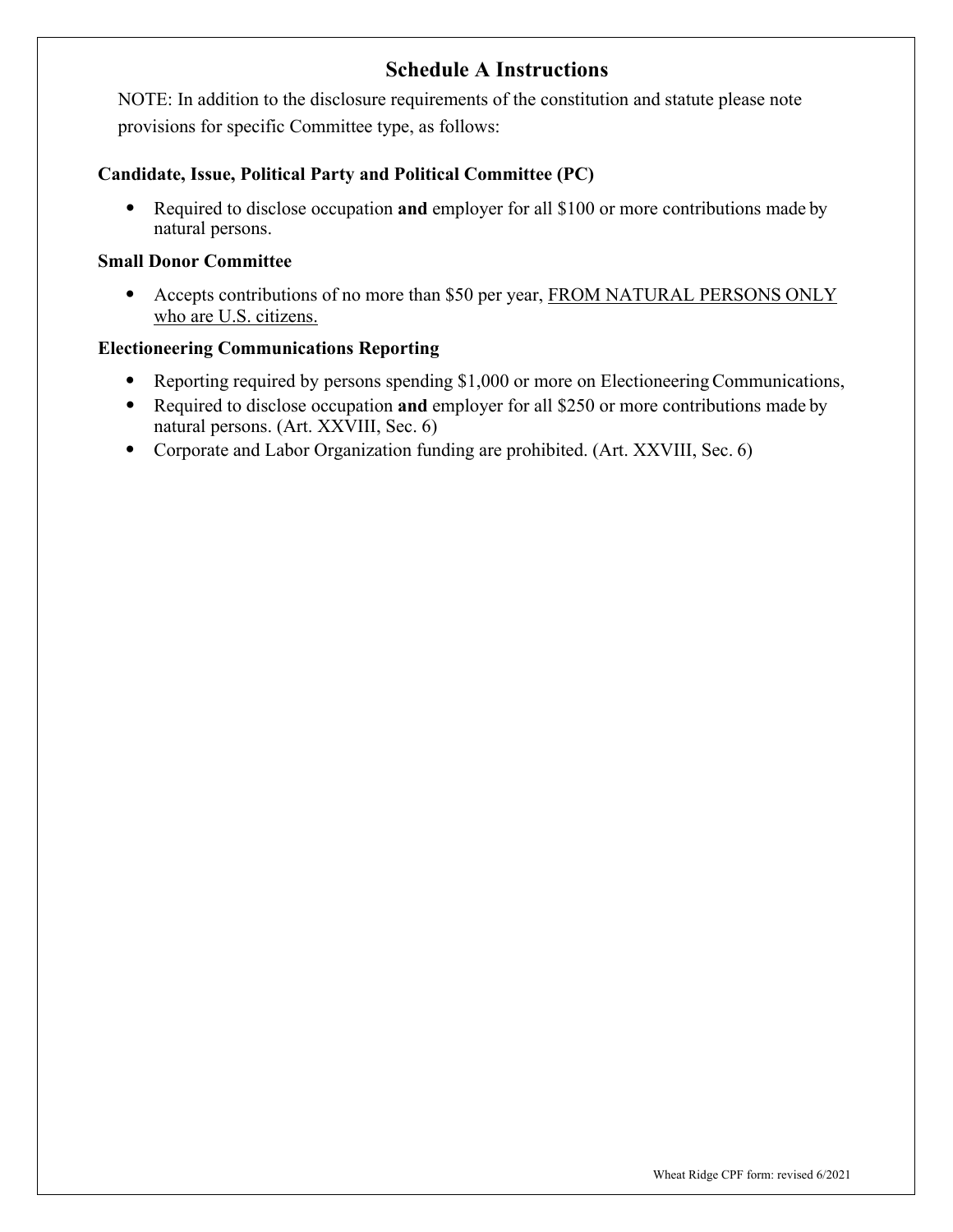# **PROHIBITED CONTRIBUTIONS**

- No candidate's candidate committee shall accept contributions from, or make contributions to, another candidate committee.
- No person shall act as a conduit for a contribution to a candidate committee.
- It shall be unlawful for a corporation or labor organization to make contributions to a candidate committee or a political party. A corporation or labor organization may establish a political committee or small donor committee which may accept contributions or dues from employees, officeholders, shareholders, or members to make contributions to a candidate committee or political party.
- No candidate committee, political committee, small donor committee, or political party shall knowingly accept contributions from:
- Any natural person who is not a citizen of the United States;
- A foreign government; or
- any foreign corporation that does not have the authority to transact business in this state pursuant to article 115 of title 7, C.R.S., or any successor section.
- No candidate committee, political committee, small donor committee, issue committee, or political party shall accept a contribution, or make an expenditure, in currency or coin exceeding one hundred dollars.
- No person shall make a contribution to a candidate committee, issue committee, political committee, small donor committee, or political party with the expectation that some or all of the amounts of such contribution will be reimbursed by another person. No person shall be reimbursed for a contribution made to any candidate committee, issue committee, political committee, small donor committee, or political party, nor shall any person make such reimbursement except as provided in subsection (8) of this section. [Art. XXVIII, Sec.3(8)]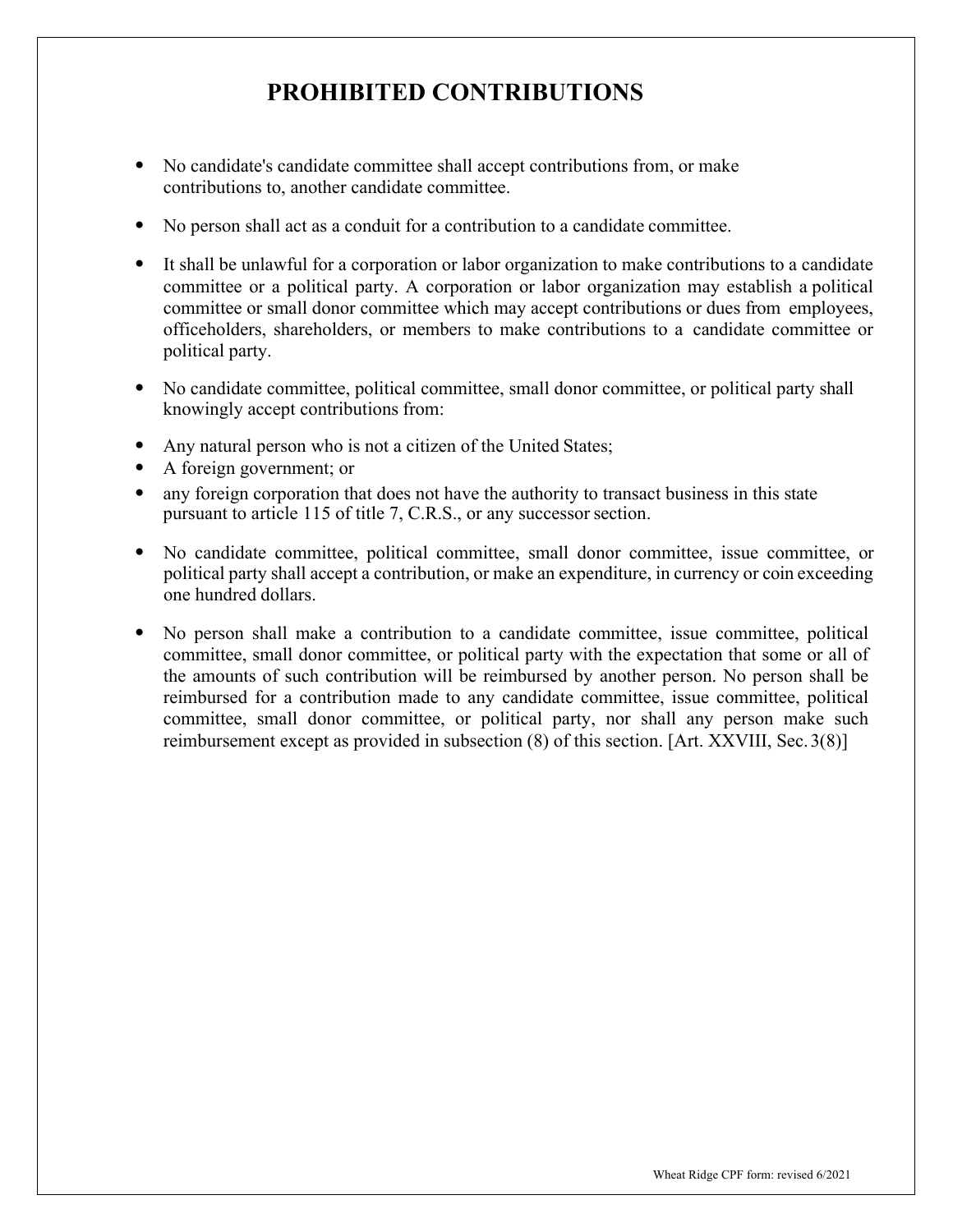# **Schedule A – Itemized Contributions Statement (\$20 or more)**

 $\Box$  , where the contract of the contract of the contract of the contract of the contract of the contract of the contract of the contract of the contract of the contract of the contract of the contract of the contract of

#### **Full Name of Committee/Person:**

# **WARNING: Please read the instruction page for Schedule "A" before completing!**

]

#### **PLEASE PRINT/TYPE**

| 1. Date Accepted                                |                                                                                                                                                                                                                                 |
|-------------------------------------------------|---------------------------------------------------------------------------------------------------------------------------------------------------------------------------------------------------------------------------------|
| 2. Contribution Amt.<br>\$                      | 5. Address:                                                                                                                                                                                                                     |
| 3. Aggregate Amt. *<br>\$                       | 6. City/State/Zip:                                                                                                                                                                                                              |
| Check box if<br>Electioneering<br>Communication | 8. Employer (if applicable, mandatory):                                                                                                                                                                                         |
| 1. Date Accepted                                |                                                                                                                                                                                                                                 |
| 2. Contribution Amt.<br>\$                      | 6. City/State/Zip:                                                                                                                                                                                                              |
| 3. Aggregate Amt. *<br>\$                       |                                                                                                                                                                                                                                 |
| Check box if<br>Electioneering<br>Communication | 9. Occupation (if applicable, mandatory):                                                                                                                                                                                       |
|                                                 |                                                                                                                                                                                                                                 |
| 1. Date Accepted                                |                                                                                                                                                                                                                                 |
| 2. Contribution Amt.<br>\$                      |                                                                                                                                                                                                                                 |
| 3. Aggregate Amt. *<br>\$                       | 6. City/State/Zip:                                                                                                                                                                                                              |
| Check box if<br>Electioneering<br>Communication | 9. Occupation (if applicable, mandatory):<br>Second the second second second second second second second second second second second second second second second second second second second second second second second second |
| 1. Date Accepted                                |                                                                                                                                                                                                                                 |
| 2.<br>Contribution Amt.<br>\$                   | 6. City/State/Zip:                                                                                                                                                                                                              |
| 3. Aggregate Amt. *<br>\$                       |                                                                                                                                                                                                                                 |

\* For contribution limits within a committee's election cycle or contribution cycle, please refer to the following Colorado Constitutional cites: Candidate Committee Art. XXVIII, Sec. 2(6); Political Party Art. XXVIII, Sec. 3(3); Political Committee Art. XXVIII, Sec 3(5); Small Donor Committee Art. XXVIII, Sec. 2(14).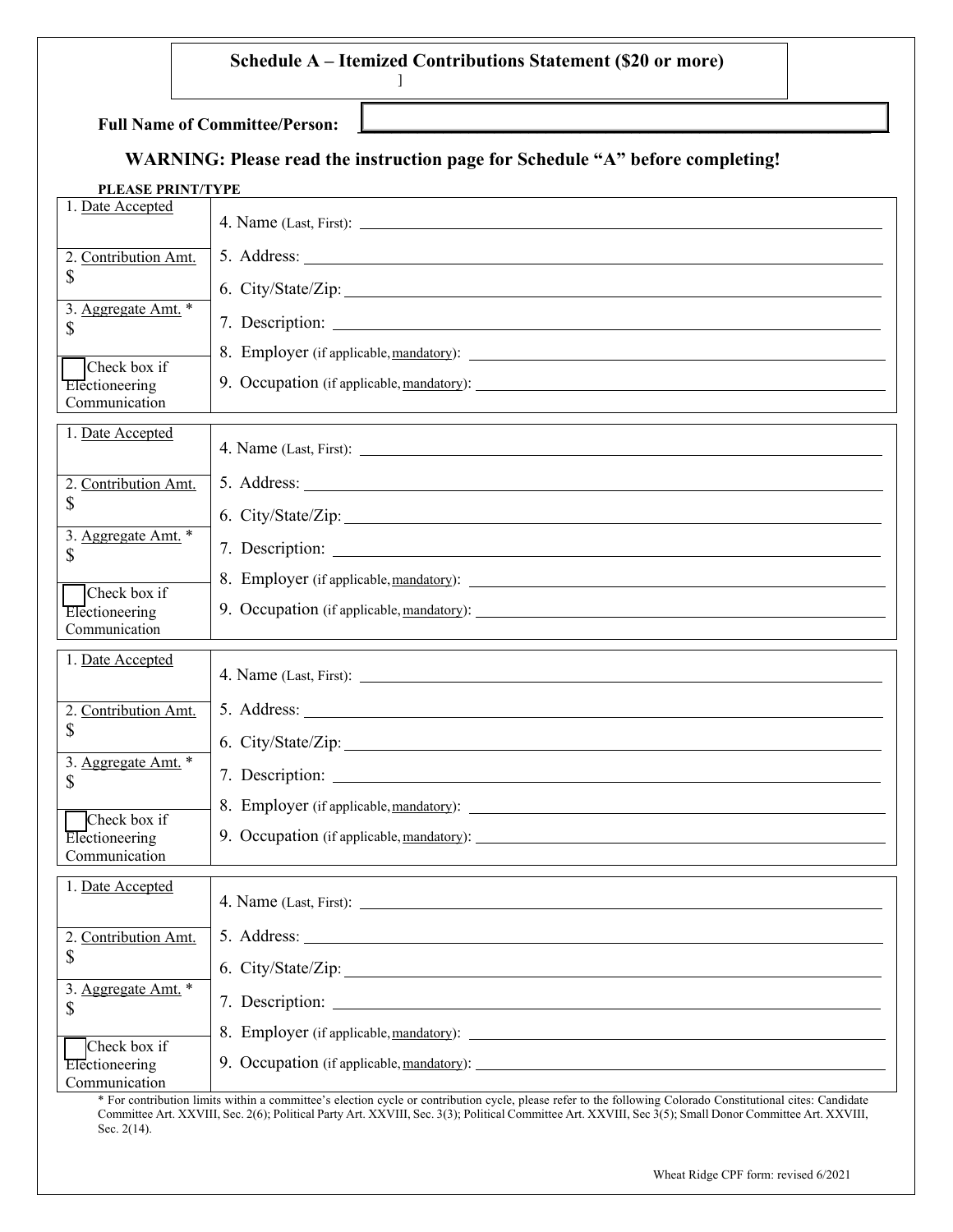# **Schedule B – Itemized Expenditures Statement (\$20 or more)**

**Full Name of Committee/Person:** 

| <b>PLEASE PRINT/TYPE</b>                     |                                                                                                                                              |
|----------------------------------------------|----------------------------------------------------------------------------------------------------------------------------------------------|
| 1. Date Expended                             |                                                                                                                                              |
| 2. Amount                                    | 5. Address: $\frac{1}{\sqrt{1-\frac{1}{2}}\left(\frac{1}{2}-\frac{1}{2}\right)}$                                                             |
| \$                                           |                                                                                                                                              |
| 3. Recipient is (optional):<br>Committee     | 7. Purpose of Expenditure:                                                                                                                   |
| Non-Committee                                | Check box if Electioneering Communication                                                                                                    |
| 1. Date Expended                             |                                                                                                                                              |
|                                              |                                                                                                                                              |
| 2. Amount                                    |                                                                                                                                              |
| \$<br>3. Recipient is (optional):            | 6. City/State/Zip:                                                                                                                           |
| Committee                                    | 7. Purpose of Expenditure:                                                                                                                   |
| Non-Committee                                | Check box if Electioneering Communication                                                                                                    |
|                                              |                                                                                                                                              |
| 1. Date Expended                             |                                                                                                                                              |
| 2. Amount                                    |                                                                                                                                              |
| \$                                           | 6. City/State/Zip: $-$                                                                                                                       |
| 3. Recipient is (optional):<br>$=$ Committee |                                                                                                                                              |
| Non-Committee                                | Check box if Electioneering Communication                                                                                                    |
| 1. Date Expended                             |                                                                                                                                              |
|                                              |                                                                                                                                              |
| 2. Amount                                    |                                                                                                                                              |
| \$<br>3. Recipient is (optional):            | 6. City/State/Zip:                                                                                                                           |
| $\exists$ Committee                          | 7. Purpose of Expenditure:                                                                                                                   |
| Non-Committee                                | Check box if Electioneering Communication                                                                                                    |
| 1 Date Expended                              |                                                                                                                                              |
|                                              |                                                                                                                                              |
| 2. Amount                                    |                                                                                                                                              |
| \$<br>3. Recipient is (optional):            | <u> 1989 - Johann Barn, mars eta bainar eta bainar eta baina eta baina eta baina eta baina eta baina eta baina e</u><br>6. City/State/Zip: - |
| Committee                                    | 7. Purpose of Expenditure:                                                                                                                   |
| Non-Committee                                | Check box if Electioneering Communication                                                                                                    |
|                                              |                                                                                                                                              |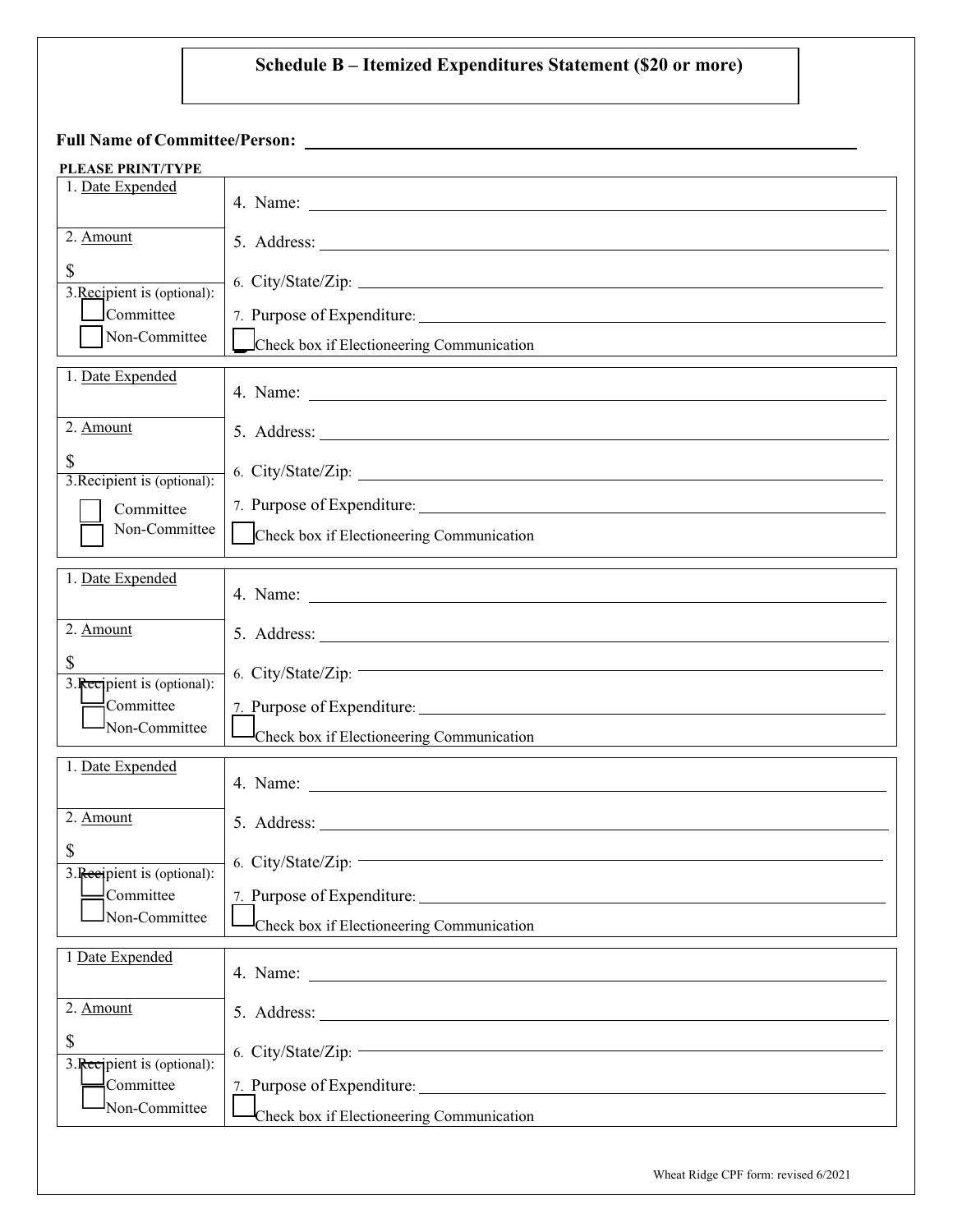# **Schedule C - Loans**

**Candidate Committees only**

Full Name of Committee/Person:

#### **LOANS - Loans Owed by the Committee**

(Use a separate schedule for each loan. This form is for line item 8 and 16 of the Detailed Summary Report.) [No information copied from such reports shall be sold or used by any person for the purpose of soliciting contributions or for any commercial purpose. [Art. XXVIII, Sec. 9(e)] Notwithstanding any other section of this article to the contrary, a candidate's candidate committee may receive a loan from a financial institution organized under state or federal law if the loan bears the usual and customary interest rate, is made on a basis that assures repayment, is evidenced by a written instrument, and is subject to a due date or amortization schedule [Art. XXVIII, Sec. 3(8)]

#### **LOAN SOURCE**

| Loan Amount Received This Reporting Period: \$                           |                    | Total of All Loans This Reporting<br>Period: $\frac{1}{2}$<br>(Place on line 8 of Detailed Summary Report) |
|--------------------------------------------------------------------------|--------------------|------------------------------------------------------------------------------------------------------------|
| Principal Amount Paid This Reporting Period: \$                          |                    |                                                                                                            |
| Interest Amount Paid This Reporting Period: \$                           |                    |                                                                                                            |
| (Amount Repaid is sum of Principal & Interest entered on Detail Summary) |                    | (Sum of Schedule C pages, Place on line 16 of<br>Detailed Summary)                                         |
| Outstanding Balance: \$                                                  |                    |                                                                                                            |
| TERMS OF LOAN:                                                           | Date Loan Received | Due Date for Final Payment                                                                                 |

#### **LIST ALL ENDORSERS OR GUARANTORS OF THIS LOAN**

| <b>Full Name</b> | Address, City, State, Zip | <b>Amount Guaranteed</b> |
|------------------|---------------------------|--------------------------|
|                  |                           |                          |
|                  |                           |                          |
|                  |                           |                          |
|                  |                           |                          |
|                  |                           |                          |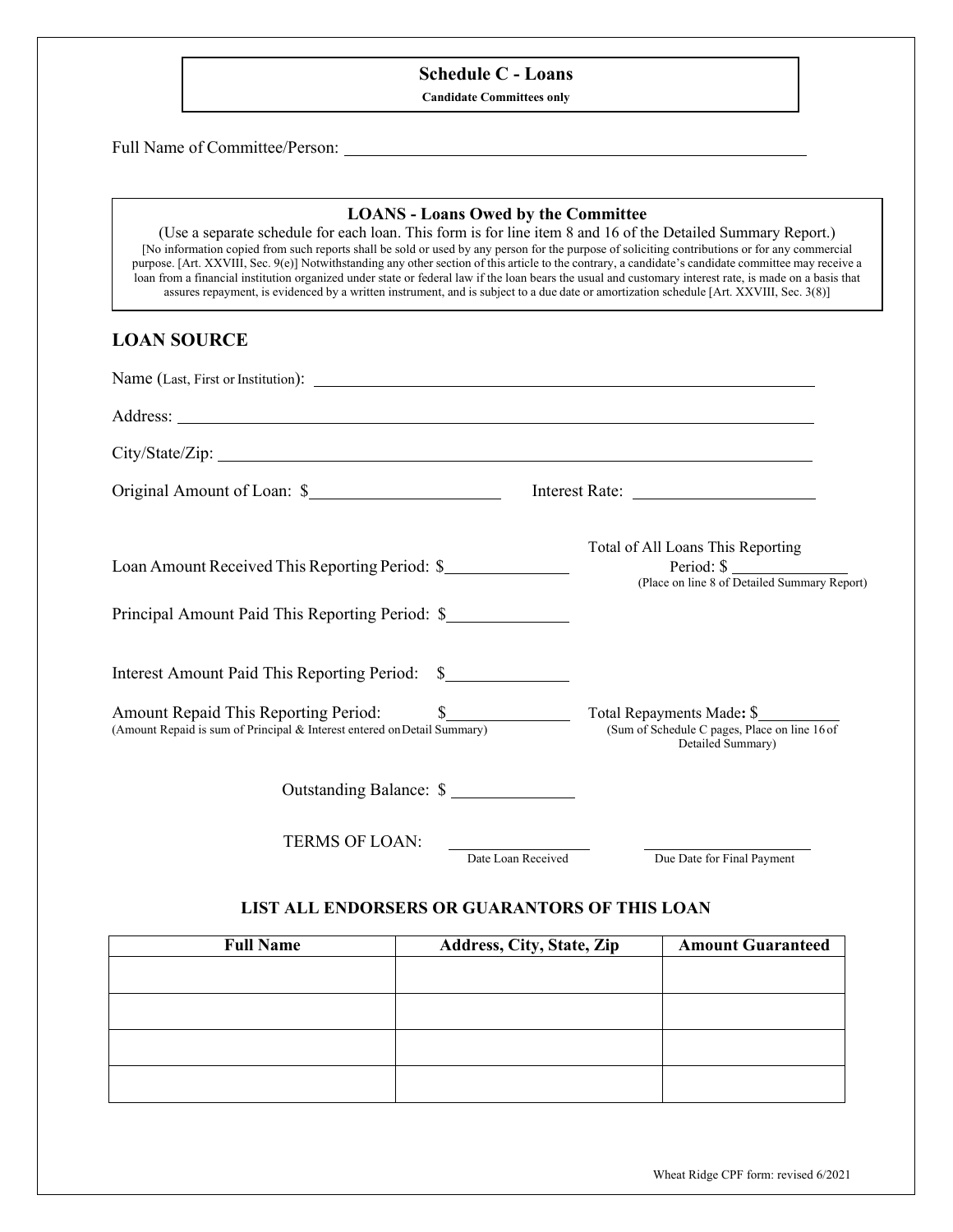# **Schedule D – Returned Contributions & Expenditures**

#### **Full Name of Committee/Person:**

# **Returned Contributions**

(*Previously reported on Schedule A – Contributions accepted and then returned to donors*)

| PLEASE PRINT/TYPE         |                    |
|---------------------------|--------------------|
| 1. Date Accepted          |                    |
| 2. Date Returned          |                    |
| 3. Amount                 | 6. City/State/Zip: |
| $\boldsymbol{\mathsf{S}}$ | 7. Purpose:        |
|                           |                    |
| 1. Date Accepted          |                    |
| 2. Date Returned          |                    |
| 3. Amount                 |                    |
| $\boldsymbol{\mathsf{S}}$ | 7. Purpose:        |

#### **Returned Expenditures**

*(Previously reported on Schedule B – Expenditures returned or refunded to the committee)*

#### **PLEASE PRINT/TYPE**

| 1. Date Expended          |                                        |
|---------------------------|----------------------------------------|
| 2. Date Returned          |                                        |
|                           |                                        |
| 3. Amount                 |                                        |
| $\boldsymbol{\mathsf{S}}$ | 7. Comment (Optional): <u>Campbell</u> |
| 1. Date Expended          |                                        |
|                           |                                        |
| 2. Date Returned          |                                        |
| 3. Amount                 | 6. City/State/Zip:                     |
| \$                        |                                        |